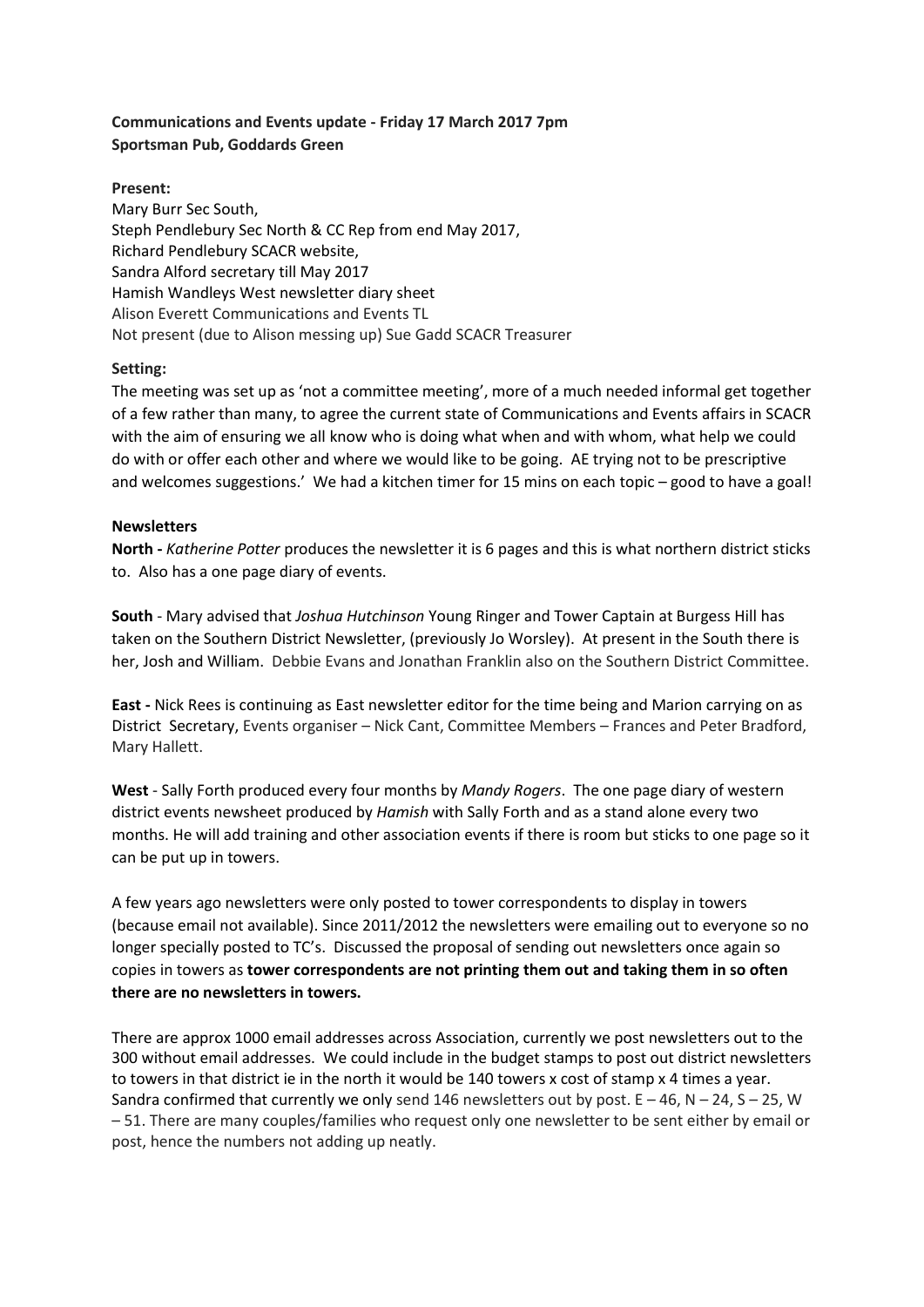West is more pages but includes QP's which it always has done, obituaries too. Mandy is being sent plenty of material which is great. Don't want to put people off writing but if it was produced more frequently to reduce size of the publication this would increase postal costings and it depends too if Mandy would be happy to produce 4 a year instead of 3.

Agreed it would be helpful for each district newsletter to commit to schedules and copy deadlines AE/ RP to take forward and add to website eventually

Kathy Howard produces Soundbow for Association News, District news goes in district newsletters, so where does other bellringing/national news go? Dilemma as newsletters are now less frequent and there is only the diary of events in the gap.

#### **Website**

RP advised new website launch hopefully late May early June and new blog for AE which will cover the 'other news'. He is working on it with Matthew and Steph.

On the new website every article will have a picture so Richard looking to build a database of Photos, people enjoying themselves and abstract ones too he asked people to send him photos, any format welcomed min resolution or size 450x450 pixels but larger is better.

Sandra has some from the Warnham calendar she will send him these. Any videos need to be of a reasonable standard and snappy/short. Sandra has an idea of short shots different age range, why they took up ringing. Hamish suggested we could contact the media group Chichester College maybe they could do this as a project. If anyone has any contacts please follow up. Richard will look at who has access to what areas of website and after we have launched the website

will give details of accounts, Steph will give guidance on posting.

#### **Emails**

Tower correspondents are not printing them out, agreed perhaps they do not know we would like them too. Agreed from now on specifically ask them to 'dear tower correspondent pls print out' RP can track who has pictures on their account and if they open/display the emails, about half are opened (but this is not an indicator of whether they read the content!). Links in emails can be tracked – currently few emails have links, and of those, on average <5% of readers click a link.

How often to emails go out and what is in them? Ideally if you are organising an event you would have a plan which would include when to publicise by email. Steph suggested an email master to send to all but Sandra said it's not one size fits all as things crop up. Agreed it would be a good idea if we had a defined approximate outline schedule as we could have messages queued up in a system action Steph

Content should be limited and if it's longer then it could have an accompanying link to an article on the/a website

## **Events**

South BBQ 3/6 Burgess Hill Outing Guildford 23/9 – William to organise Ringing Picnic 22/4 – clashes with another event?

SCACR annual social – all agreed Barn Dance went well we could reproduce, with aim to speed up food distribution, bring forward, possibly 30/9 which is also Sussex Handbell Day Burgess Hill Manor